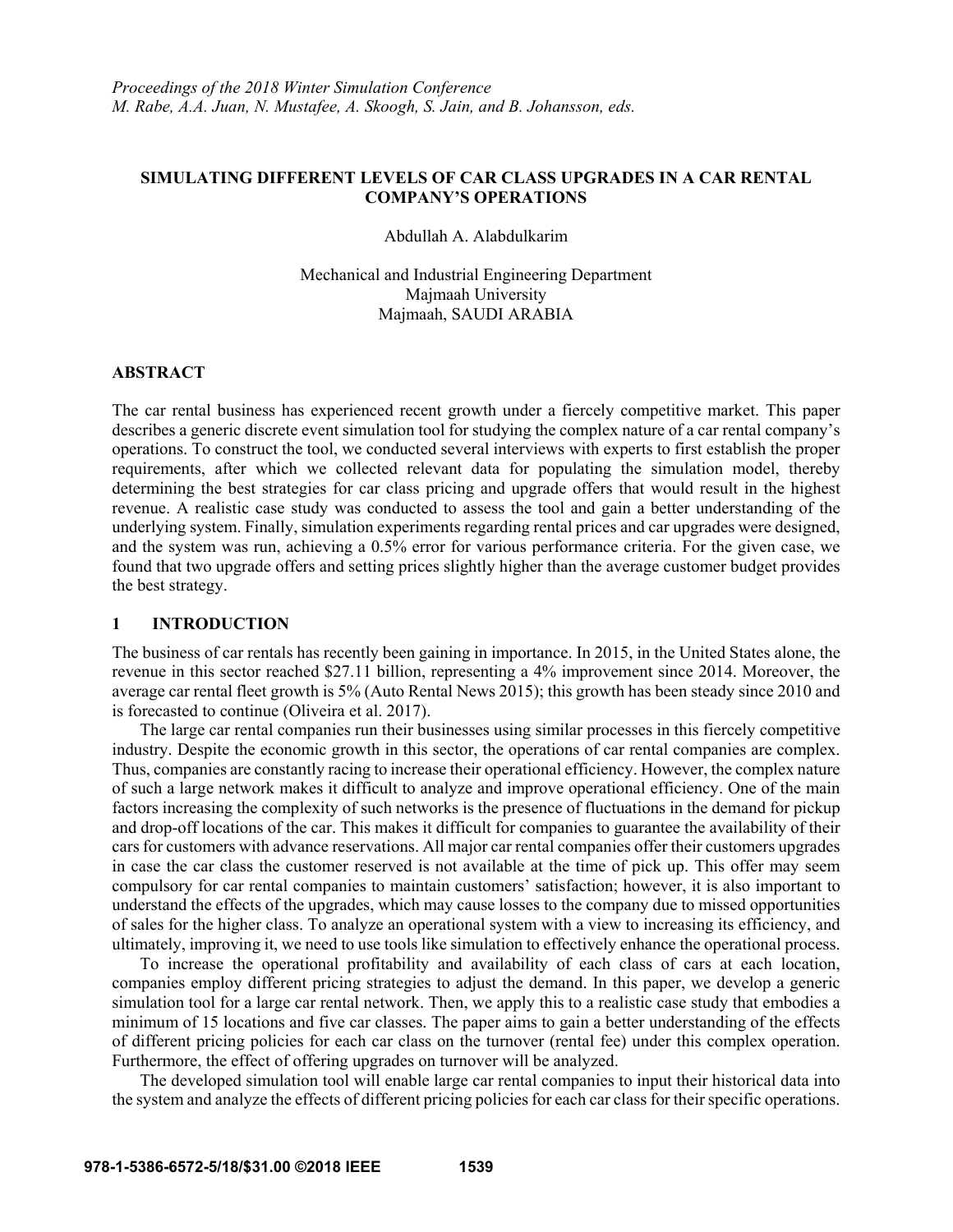This will allow the companies for better understanding their operations to increase their operational efficiency and the availability of cars at each location while maintaining customer satisfaction.

 Section 2 of this paper presents additional background and motivation, as well as a literature review. Section 3 describes the methodologies used to develop the generic simulation tool. A detailed description of the features of the developed simulation tool is given in Section 4. Section 5 describes a case study used to demonstrate the developed simulation tool and discusses the results. Section 6 concludes the paper.

#### **2 LITERATURE REVIEW**

#### **2.1 Background**

Oliveira et al. (2017) reviewed fleet and revenue management of car rentals, despite the lack of available research in this area. They proposed a research direction for fleet management of car rentals and noted a few problems that need to be fixed, such as the network of division in pools of stations, fleet size, and mix between types of vehicles (car classes). Fink and Reiners (2006) proposed a realistic approach to the fleet size and mix problem and presented a realistically implementable model to tackle various real-world issues, such as considering multi-periods, a country-wide network, and car groups with partial substitutability.

Yang et al. (2008) published a literature review on the car rental logistics problem and suggested some interesting future research guidelines, along with the focus on the vehicle-reservation task. The authors compared several specific issues with those faced by the airline enterprise and claimed that some problems are applicable in each industry. This descriptive review used Pachon et al.'s (2006) work as a basis. However, there are significant idiosyncrasies of the car rental business that require a more detailed analysis of the sector, and there may be sufficient growth potential in this area so as to justify a more challenging and critical approach to the proposed frameworks.

Car upgrades are no longer only essential for the business; they are necessary for proper model optimization formulation as well. If there is no substitution between car types, the model can be separated by means of type and the complexity is considerably decreased; this is why some works consider the simplest one-car type with no upgrades (Li and Tao 2010; Haensel et al. 2012; You and Hsieh 2014). Nevertheless, a number of realistic models consider upgrading strategies to a greater or lesser extent. The choice of this extent is a trade-off in itself, although higher upgrade flexibility results in better fleet utilization.

Pricing is becoming more dynamic, substantially less complicated, and faster, as it is now possible to gather prices in actual time with rate-updating techniques via the internet (Oliveira et al. 2017). In this area, Bitran and Caldentey (2003) reviewed the principle pricing models in revenue management and highlighted their significance within the capacity and inventory decisions. They claimed that prices are efficient variables to be used by managers for controlling demand. Şen (2013) confirmed that the use of dynamic pricing strategies may have an extensive effect on companies' revenues, even if accessible dynamic heuristics are used to exchange prices. Those papers aimed to emphasize the influence and benefits of this practice, which seemed to be missing in the revenue management literature; this was specifically due to the technique's inherent computational problems.

Simulation, especially  $DES - a$  tool used to mimic complex operations with different variabilities  $-$  is rarely used in the car rental literature. We have developed a generic simulation tool to better understand and analyze such a complex operating system. Although the developed tool is generic, in this research, an industrial case study has been investigated to address the effect of allowing car upgrades when a reserved car is not available. We have applied different strategies to compare among the following scenarios: (i) when car upgrades are not allowed, (ii) when car upgrades are allowed for only one level of upgrade, and (iii) when car upgrades are allowed for only two levels of upgrades.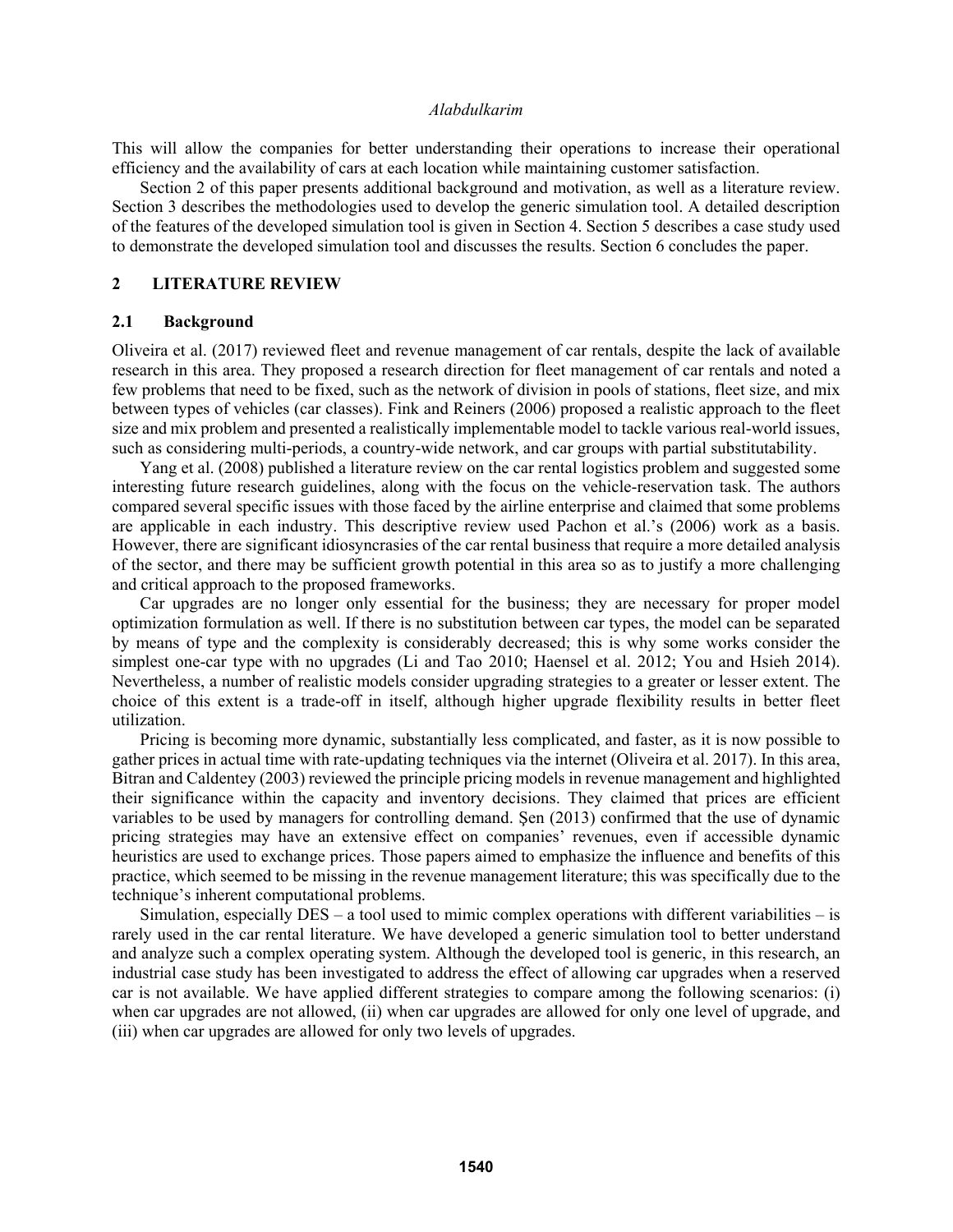### **2.2 Comparing Different Modeling Approaches**

Numerous mathematical modelling approaches are obtainable from mathematical programming and heuristic strategies. Techniques along with Queuing Theory have been employed as analytical tools for a range of applications; however, they suffer from several flaws. The use of queuing theory for analytical models frequently seems to be challenging when it comes to explaining the service mechanisms, complexity of the system design, nature of the queuing discipline, or a combination of these factors.

Simulation, especially Discrete Event Simulation (DES), is one of the most widely used techniques for better understanding and analyzing an operations system (Pannirselvam et al. 1999). According to Robinson (2004), simulation is "experimentation with a simplified imitation of an operations system as it progresses through time for the purpose of better understanding and enhancing that system." On the other hand, Sterman (2000) describes System Dynamics (SD) as a specific form of continuous simulation, which is a set of stocks and flows to represent a system. SD is applied at a strategic level where fewer operational details are required (Borshchev and Filippov 2004). If a system needs to be modelled in great detail, DES is more suitable than SD, especially if individual items must be traced within the system (Robinson 2004). This is because SD is abstract and does not capture the detail of individual transactions (Sterman 2000).

Agent-based simulation (ABS) has emerged as another popular simulation modeling approach. In ABS, a complex system is represented via a collection of agents, which are programmed to follow a few (often simple) behavioral rules (Shannon 1975). Consequently, ABS is stronger in social behavior modelling, but in this research, where process modelling is the dominant characteristic, DES is deemed to be the most suitable technique.

### **2.3 Suitability of Discrete Event Simulation**

From the above research review, it is evident that research in this field has been growing recently in car rental settings, resulting in unique differences from other, similar sectors, such as the airline industry. In this paper, we concentrate on the effects of car upgrades, which have become a critical issue for car rental companies, as they increase the complexity of the system and potentially increase the costs for the car rental businesses, especially in a wider, diverse network operating system. The DES approach is a technique that can capture the dynamic behavior of car rental operating systems. In this paper, we develop a novel DES generic tool that includes several branches of a car rental network and different car classes to better understand this system. An industrial case study is applied to assess the developed tool and address the effect of upgrade strategies on the car rental business.

# **3 METHODOLOGY**

# **3.1 Simulation Tool Requirements**

To create a generic DES tool for addressing the complex car rental operations, a set of tool requirements (input–output) first needed to be established. We carried out several semi-structured interviews (see, for instance, King 1994) with academics and practitioners to establish a list of tool requirements to be developed as part of our generic DES tool for the analysis of a car rental company's complex operations. Five interviews were conducted with experts in academia and industry. The interviewees were selected from experts with simulation, car rental, and operations management backgrounds.

The interviews were conducted mostly face to face, although telephone interviews were conducted in certain cases (when the interviewee is not available to meet in person, telephone interview was conducted). The interviews were carried out consecutively over three months, and they were concluded when the received responses did not add any new requirements to the tool.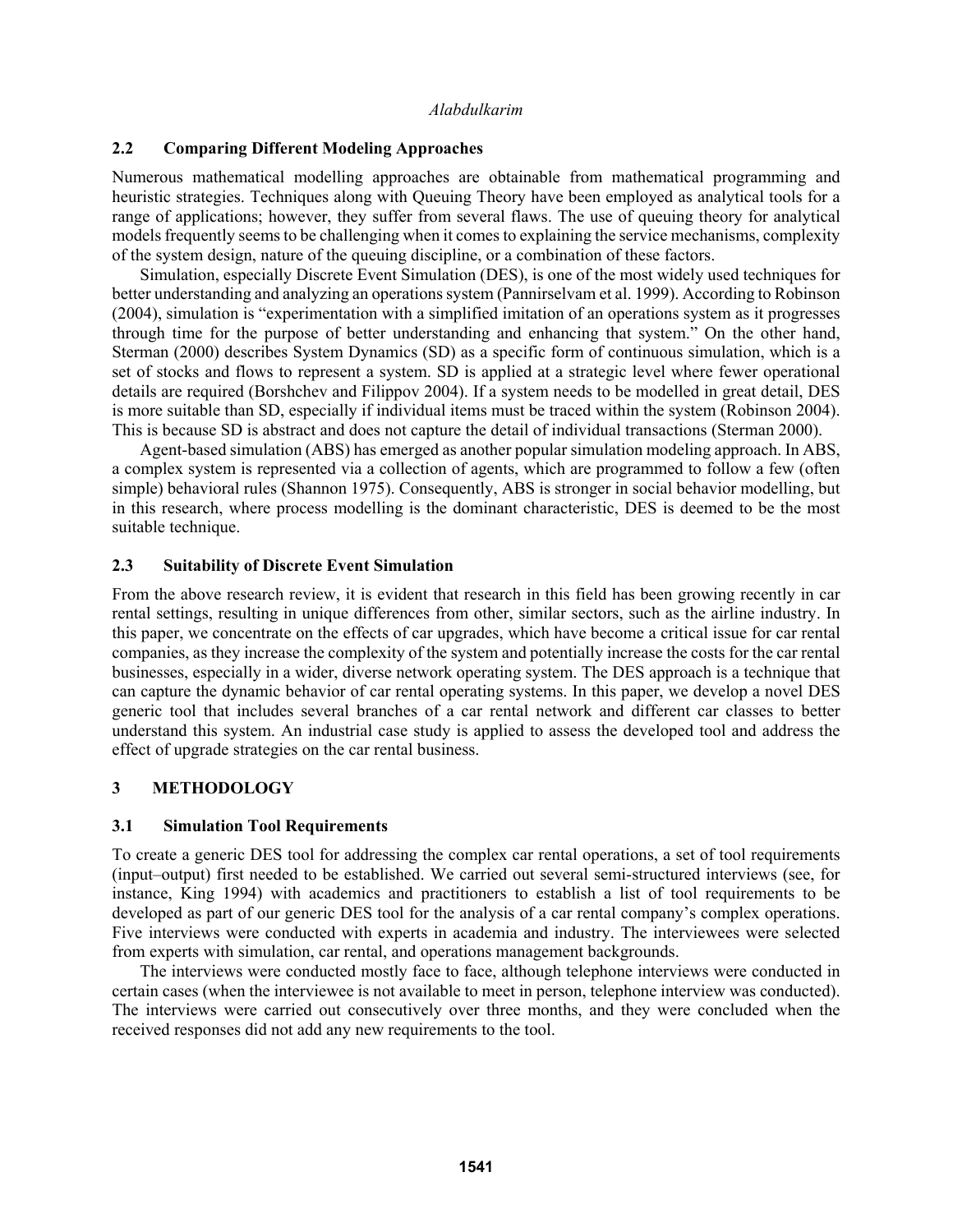# **3.2 Generic DES Tool Capabilities**

The generic DES tool for car rentals was created in ExtendSim (2018), which incorporates adequate flexibility and can be fitted to any car rental operating system of any size. The software was selected due to its robustness and ease of use. The DES tool has no practical limitation on the number of locations and car classes (categories) in the system. The model has a simple interface, which users with no simulation background can easily use via a simple Excel spreadsheet that the DES tool can read. The DES tool can work in three different modes, as follows:

- Reading car rental data from Excel and generating demand accordingly;
- Creating car rental data based on random distributions for customer arrival time, rental duration (drop-off time), difference in time between reservation and rental start, customer type (walk-in or by reservation), percentage of customers requesting each car category, pickup location preference percentage, and drop-off location preference percentage;
- Reading car rental data entered from Excel and generating random additional car rental data.

Moreover, the developed DES tool can facilitate decisions on the number of upgrade levels to be offered to customers if the car class they asked for is not available at the pickup time. The number of upgrade levels to be offered to the customers can be entered by clicking the upgrade button in the main user interface. The user can simply also decide on the precision (desired standard errors) of the estimated mean values of the turnover; and then the simulation model runs replications until the relative error for the calculated mean of the turnover is less than the value entered by the user.

# **4 DES TOOL DESCRIPTION**

The following subsections provide a detailed description of how the DES tool was created, along with a detailed user guide on how to use this generic DES tool for complex car rental operations.

# **4.1 DES Tool Interface**

DES modeling is complex, and surprisingly few people in the car rental industry are familiar with the use of simulation software packages. To allow researchers and practitioners for easily using the simulation, we developed an interface for data entry. The interface is composed of four sections – the buttons on the left side, the simulation model at the center, the main inputs at the bottom left, and the results at the bottom right corner, as depicted in Figure 1 and as explained in detail in the following subsections. We first describe the various buttons.

# **4.2 Categories Button**

The categories button is where the car classes are defined in the system. The user can define as many car classes (categories) as he/she wishes. When the user clicks on the categories button, a pop-up menu appears. Here, the user can simply input the car class name and price of each category. The percentage column is only effective in the mode when the demand data are created randomly and represents the percentage of customers requesting each car class. "MaxPrice" represents the distribution and mean for the budget of customers asking for that car class. The price values for each car class can also be entered via the main user interface screen without clicking any buttons.

 To add new car classes, the user can simply right-click anywhere in the table and choose the "Append Rows" option. A window will pop up asking how many rows to be appended to the table. The user can add as many rows (car classes) as desired and input the values for all the columns in the appended rows. If the user wishes to reduce the number of car classes, he/she can simply select the row(s) to be deleted by leftclicking on the record  $#$  values of the relevant row(s). Then, it is necessary to right-click and select the "delete selected rows" option.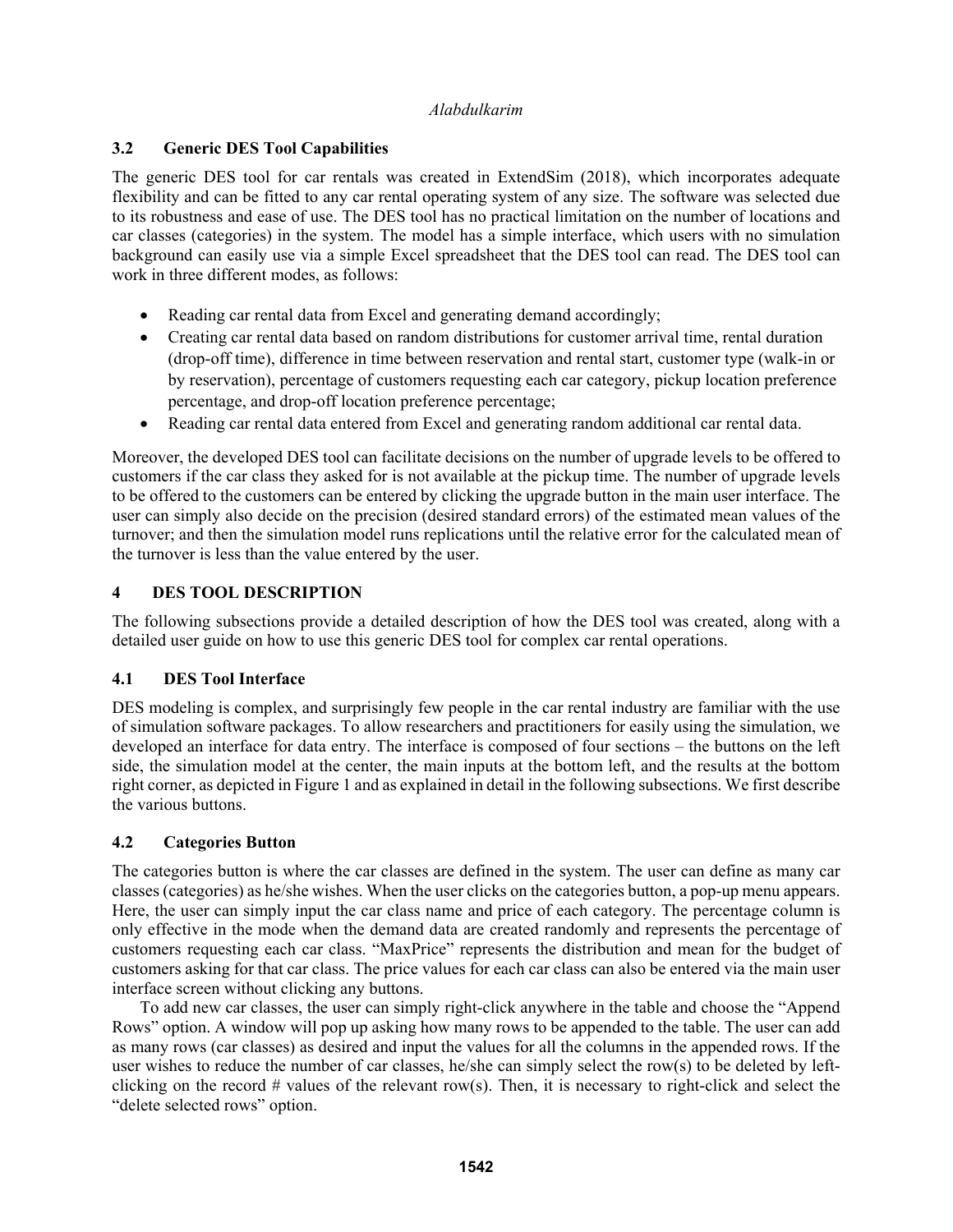#### **All** ExtendSim

|                                                                                                                                                                                                                                                                                                                                                                         | File Edit Text Library Model Database Develop Run Window Help                                                                                                                                                                                                                                                                                                                                                                                                                                                                                                                                                                                                                                                                                                                                                                                   |                  |                      |                                            |                |  |  |  |  |  |
|-------------------------------------------------------------------------------------------------------------------------------------------------------------------------------------------------------------------------------------------------------------------------------------------------------------------------------------------------------------------------|-------------------------------------------------------------------------------------------------------------------------------------------------------------------------------------------------------------------------------------------------------------------------------------------------------------------------------------------------------------------------------------------------------------------------------------------------------------------------------------------------------------------------------------------------------------------------------------------------------------------------------------------------------------------------------------------------------------------------------------------------------------------------------------------------------------------------------------------------|------------------|----------------------|--------------------------------------------|----------------|--|--|--|--|--|
| $\mathbf{F} = \mathbf{F} \mathbf{F} + \mathbf{F} \mathbf{F}$                                                                                                                                                                                                                                                                                                            | $\blacktriangleright \blacktriangleright \blacktriangleright \Theta \Vdash \negthinspace \blacktriangleright \negthinspace \blacktriangleright \negthinspace \blacktriangleright \negthinspace \blacktriangleright \negthinspace \blacktriangleright \negthinspace \blacktriangleright \negthinspace \blacktriangleright \negthinspace \blacktriangleright \negthinspace \blacktriangleright \negthinspace \blacktriangleright \negthinspace \blacktriangleright \negthinspace \blacktriangleright \negthinspace \blacktriangleright \negthinspace \blacktriangleright \negthinspace \negthinspace \negthinspace \blacktriangleright \negthinspace \negthinspace \negthinspace \negthinspace \blacktriangleright \negthinspace \negthinspace \negthinspace \negthinspace \negthinspace \negthinspace \negthinspace \negthinspace \negthinspace$ |                  |                      |                                            |                |  |  |  |  |  |
|                                                                                                                                                                                                                                                                                                                                                                         |                                                                                                                                                                                                                                                                                                                                                                                                                                                                                                                                                                                                                                                                                                                                                                                                                                                 |                  |                      |                                            |                |  |  |  |  |  |
| CAR RENTAL SYSTEM SIMULATION MODEL                                                                                                                                                                                                                                                                                                                                      |                                                                                                                                                                                                                                                                                                                                                                                                                                                                                                                                                                                                                                                                                                                                                                                                                                                 |                  |                      |                                            |                |  |  |  |  |  |
| Categories<br><b>Too Expensive</b><br>$y=f(x)$<br>Locations<br>5997 I<br>initialise<br>Initial Car Data<br><b>Too Expensive</b><br>Availability<br>-Satisfied<br>Customer mode<br>$\blacksquare$<br>Renting process<br>DemandList<br>;<br><b>BOOKING</b> E<br>Customers<br>Random customers<br>$\blacksquare$<br>Upgrades<br>-Not Available<br><b>Satisfied</b><br>1197 |                                                                                                                                                                                                                                                                                                                                                                                                                                                                                                                                                                                                                                                                                                                                                                                                                                                 |                  |                      |                                            |                |  |  |  |  |  |
|                                                                                                                                                                                                                                                                                                                                                                         |                                                                                                                                                                                                                                                                                                                                                                                                                                                                                                                                                                                                                                                                                                                                                                                                                                                 | NoCarAvailable   |                      |                                            |                |  |  |  |  |  |
| <b>Inputs</b><br><b>Prices</b>                                                                                                                                                                                                                                                                                                                                          | <b>Results</b>                                                                                                                                                                                                                                                                                                                                                                                                                                                                                                                                                                                                                                                                                                                                                                                                                                  |                  |                      |                                            |                |  |  |  |  |  |
| H <sub>0</sub><br>Category 1:                                                                                                                                                                                                                                                                                                                                           |                                                                                                                                                                                                                                                                                                                                                                                                                                                                                                                                                                                                                                                                                                                                                                                                                                                 | <b>Turnover:</b> | <b>Too Expensive</b> | <b>Customer Ratio</b><br>Car Not Available | Satisfied      |  |  |  |  |  |
|                                                                                                                                                                                                                                                                                                                                                                         | <b>Current Value</b>                                                                                                                                                                                                                                                                                                                                                                                                                                                                                                                                                                                                                                                                                                                                                                                                                            | 796470.8972787   | 0.561990441383       | 0.112173179646                             | 0.325836378971 |  |  |  |  |  |
| Category 2: 20                                                                                                                                                                                                                                                                                                                                                          | Mean:                                                                                                                                                                                                                                                                                                                                                                                                                                                                                                                                                                                                                                                                                                                                                                                                                                           | 1133393.901306   | 0.566838699369       | 0.110901672219                             | 0.322259628412 |  |  |  |  |  |
| Category 3: 30                                                                                                                                                                                                                                                                                                                                                          | Variance:                                                                                                                                                                                                                                                                                                                                                                                                                                                                                                                                                                                                                                                                                                                                                                                                                                       | 372717699.5886   | 2.0117358e-05        | 1.4262288e-05                              | 2.0207372e-05  |  |  |  |  |  |
| Category 4:<br>40                                                                                                                                                                                                                                                                                                                                                       | Standard deviation:                                                                                                                                                                                                                                                                                                                                                                                                                                                                                                                                                                                                                                                                                                                                                                                                                             | 19305 89805185   | 0.004485237734       | 0.0037765444                               | 0.004495261042 |  |  |  |  |  |
| Category 5: 14                                                                                                                                                                                                                                                                                                                                                          | Number of observations                                                                                                                                                                                                                                                                                                                                                                                                                                                                                                                                                                                                                                                                                                                                                                                                                          |                  |                      | 13.                                        |                |  |  |  |  |  |
|                                                                                                                                                                                                                                                                                                                                                                         | Confidence interval +/-                                                                                                                                                                                                                                                                                                                                                                                                                                                                                                                                                                                                                                                                                                                                                                                                                         | 11666.43741898   | 0.002710402033       | 0.002282142938                             | 0.002716459057 |  |  |  |  |  |
| 0.005<br>Turnover realative error:                                                                                                                                                                                                                                                                                                                                      | Relative CI error:                                                                                                                                                                                                                                                                                                                                                                                                                                                                                                                                                                                                                                                                                                                                                                                                                              | 0.010293365268   | 0.004781610776       | 0.020578075087                             | 0.008429411623 |  |  |  |  |  |

Figure 1: Car rental system simulation model interface.

# **4.3 Locations Button**

In this section, the pickup and drop-off locations in the system are defined. Users can add as many locations as they need to and delete existing locations, in a manner similar to that described in the previous subsection. Pickup and Return Probability columns are required only for the random demand generation mode.

# **4.4 Initial Car Data Button**

The initial car data button is where the data regarding the numbers of cars available for each car class at each location at the beginning of the simulation are entered. Initially, as a crude default, there are five cars available at each location for each category.

# **4.5 Availability Button**

The table that pops up when the availability button is clicked shows the availability of each car class at each location over different timeframes. The availability table is constantly updated throughout the simulation run as new reservations and car hires are made. All the values in the table are only indicative and calculated values, no values need to be entered in this table.

# **4.6 Customer Mode Button**

The customer mode button is where the user can choose the mode of the simulation run. As described above, the simulation model can run in three different modes, namely, "List," "Random," and "List and Random." When the List mode is chosen, the simulation will only read the data entered in the demand data section and generate customers accordingly. When the Random mode is selected, the simulation will create customers based on the distribution and parameters entered regarding the arrival rate, customer class preference, rental duration, time between booking request and pickup, drop-off location, and pickup location. When both options are selected, the simulation will create customers, both from the demand data entered and randomly according to the parameters for the above-mentioned criteria.

# **4.7 Demand List**

The demand list button allows the user for entering the demand data into the model in order to generate customers. The demand data require the following information in each column: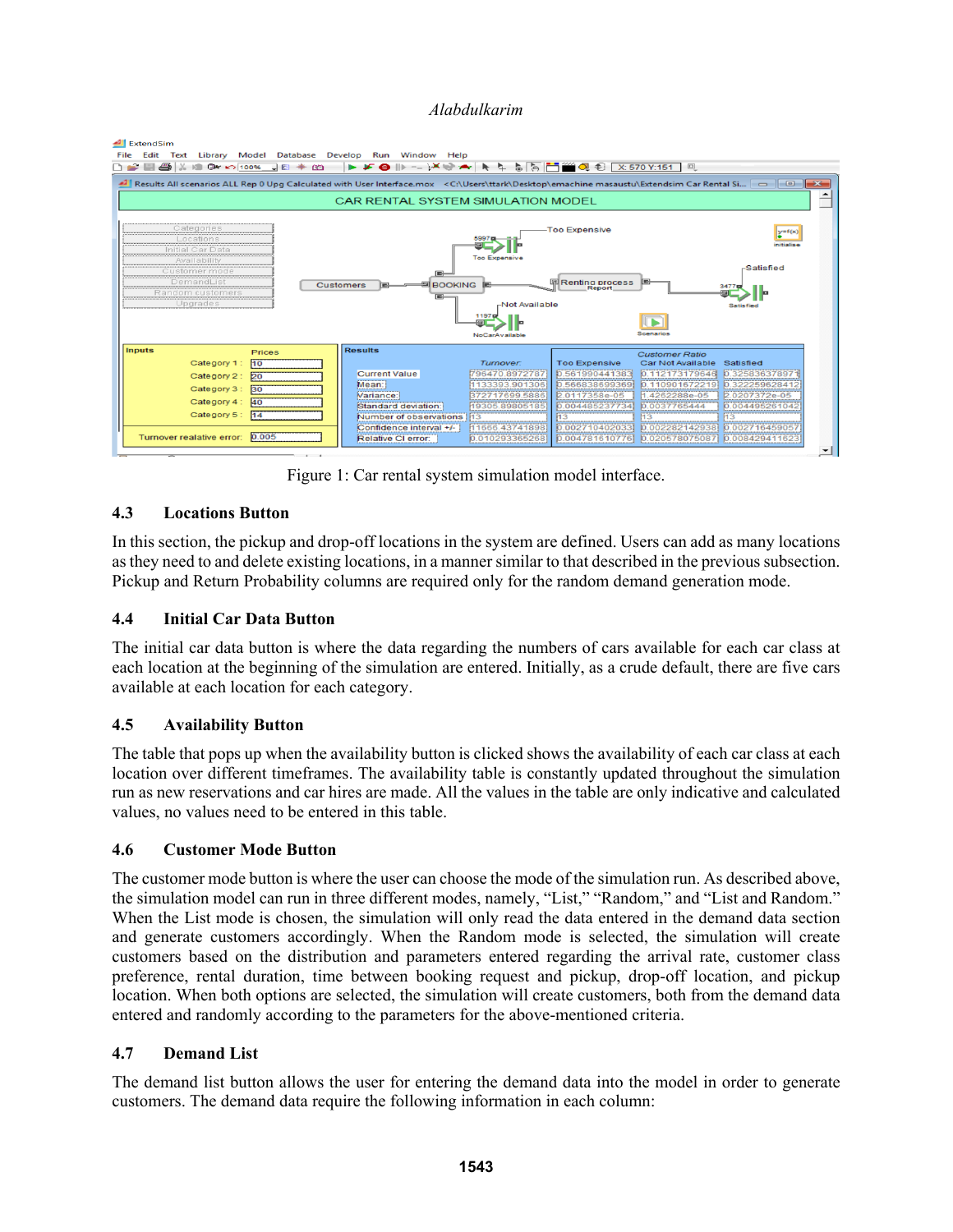- Booking date and time;
- Pickup date and time;
- Rental duration;
- Category (demanded car class);
- Pickup location; and
- Return location.

The booking time must be greater than or equal to the pickup time. The difference between the two times represents the delay between the booking request time and the requested pickup time. If the two values are equal, the customer is regarded as a walk-in customer.

# **4.8 Random Customers Button**

The random customers button is where the parameters for the randomly generated customers are entered. The values entered in this table are only effective when the "Random" or "List and Random" choice is selected in the Customer Mode option.

# **4.9 Upgrades Button**

In the upgrades option, the number of upgrades offered to the customer can be entered. What we mean by the number of upgrades is how many levels of car classes the customer is allowed to upgrade to. An upgrade is offered to the customer when the car class the customer requested is not available at the pickup time.

# **5 DES TOOL DEMONSTRATION**

# **5.1 Case Study Description**

We used our DES tool to analyze an industrial case study. The aim of this application is to test the tool and gain a better understanding of the effects of the levels of upgrades that are allowed for customers whose desired car class is unavailable. The ultimate objective of this research is to monitor the upgrades' influence on car rental companies' revenue.

 Large car rental companies around the world adopt similar business processes. The description of the (large) car rental company case for which the simulation model has been built is given below.

 There are two types of customers who wish to rent a car, namely, walk-in and reservation customers. Walk-in customers arrive at a car rental location where they ask for the availability of the car category they wish to rent, for the duration they desire, and to be dropped off at their desired destination. Walk-in customers ask for the immediate rental of the car. In contrast, reservation customers make a reservation for the car class they wish to rent for a rental starting date in the near future and the duration they desire, and they pay or secure the amount for the payment to the car rental company at the time of reservation.

 All demands (walk-in and reservation customers) arriving at the car rental office or via the reservation system include the following information:

- The class of car the customer is willing to rent;
- The duration of car rental (in days);
- The maximum amount the customer is willing to pay per day for renting the desired car class;
- The location of the start of the rental (pickup point); and
- The location of the end of the rental (drop-off point).

The walk-in customers are not aware of the availability of the cars and their prices before arriving at the car rental office. They make a decision based on the response they receive regarding the availability and price of the cars. Reservation customers entering the reservation system act in a similar fashion regarding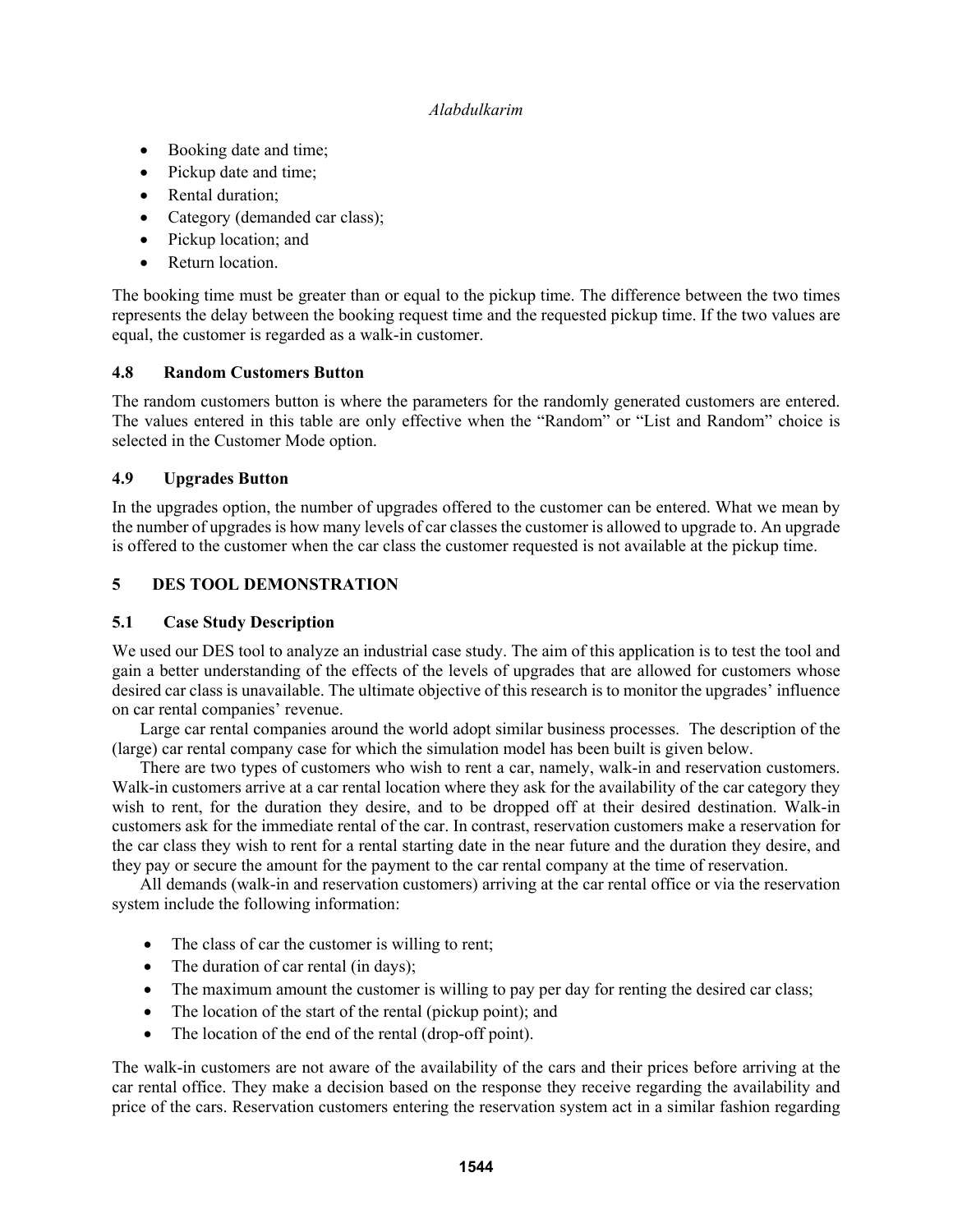the price and availability of the cars. If they find an available car in their budget and for the time and duration they require, they fill in the online form to complete the reservation. In this case study, the budget (maximum amount a customer is willing to pay) for a specific car class is determined by assigning an exponential random variate for this value. This is because the exponential distribution reasonably represents the maximum amount a customer is willing to pay for any product or service, at least according to the interviews with the subject matter experts. This feature of the simulation model adds real-life complexity to the system where the demand for any car class depends (in a random way) on the price of that car class.

 The customers arriving at the car rental system already know the car class they want to rent, which can be determined either in the entered demand data or by percentage values for each car class in the random demand generation mode. In this case study, the simulation runs with the entered demand data, and all car classes have uniform demand. The initial number of cars available at each location for each car class is set to five, and there are 15 car rental branches (locations). However, by changing the price of any of the car classes, the demand for that car class will also change, which will affect the availability of the car class. Furthermore, by enabling upgrades to customers, the demand and the ability to provide cars from the next (higher) car class to subsequent customers will also be affected. The rental fee (turnover) is calculated using the following formula: number of rental days multiplied by the price for the asked car category. In this case study, the effects of different pricing strategies will be investigated. In addition, the effects of offering car class upgrades on the turnover will also be analyzed. In particular, we study the question of how the turnover is affected by the change of price for each category under the following policies:

- (i) No car class upgrade is allowed;
- (ii) One level of car class upgrade is allowed; and
- (iii)Two levels of car class upgrade are allowed.

#### **5.2 Experiments**

To understand the change in expected revenue when different pricing policies are employed, we carried out a design of experiments consisting of 96 scenarios. In the first research question, where we investigate how the turnover is affected by change of price under the first policy applied (i) No car class upgrade is allowed, it is expected that the system will represent the highest expected revenue when the prices for each car class are entered as the mean value of the exponential distribution for the budget of customers for that class. It is of interest to see how the revenue will be affected when one level of car class upgrade is allowed and which pricing policy will perform better.

 The inputs (factors) for the design of experiments are the prices for each category. The main output (response) of the system to be evaluated is the expected revenue generated. The other outputs (responses) that we have observed are the percentage of customers that are satisfied, the percentage of customers who have no car available to pick up, and the percentage of customers who choose not to rent due to the high price. The demand data cover a 1-year period; therefore, the simulation length is set to 365 days. The simulation runs replications until we have 95% confidence that the relative error for the mean of revenue generated is less than 0.005 of the true mean. This value can be modified through the inputs section in the main model interface. The required number of replications calculated by the system is usually about 50–80 for each scenario. The reason for this modest number of required replications is that the input for the demand data is the same for each run; however, the customers' budget values are assigned by the exponential distribution for the car class they ask for, which creates variation for every run. Each simulation run (replication) takes about 20 seconds to calculate on a computer with an Intel i5 8250U processor  $@1.60$ GHz. Calculating all scenarios for the research question with all replications took around 6 days to run with the above-mentioned specifications.

 The demand data input to the simulation model for this study represents estimates provided by an expert in this industry, and so portrays realistic values. One of the key inputs in the model is the budget of customers for each car class. The budget values for customers for each car class are assigned by an exponential distribution with different mean values for each class. The mean value of the exponential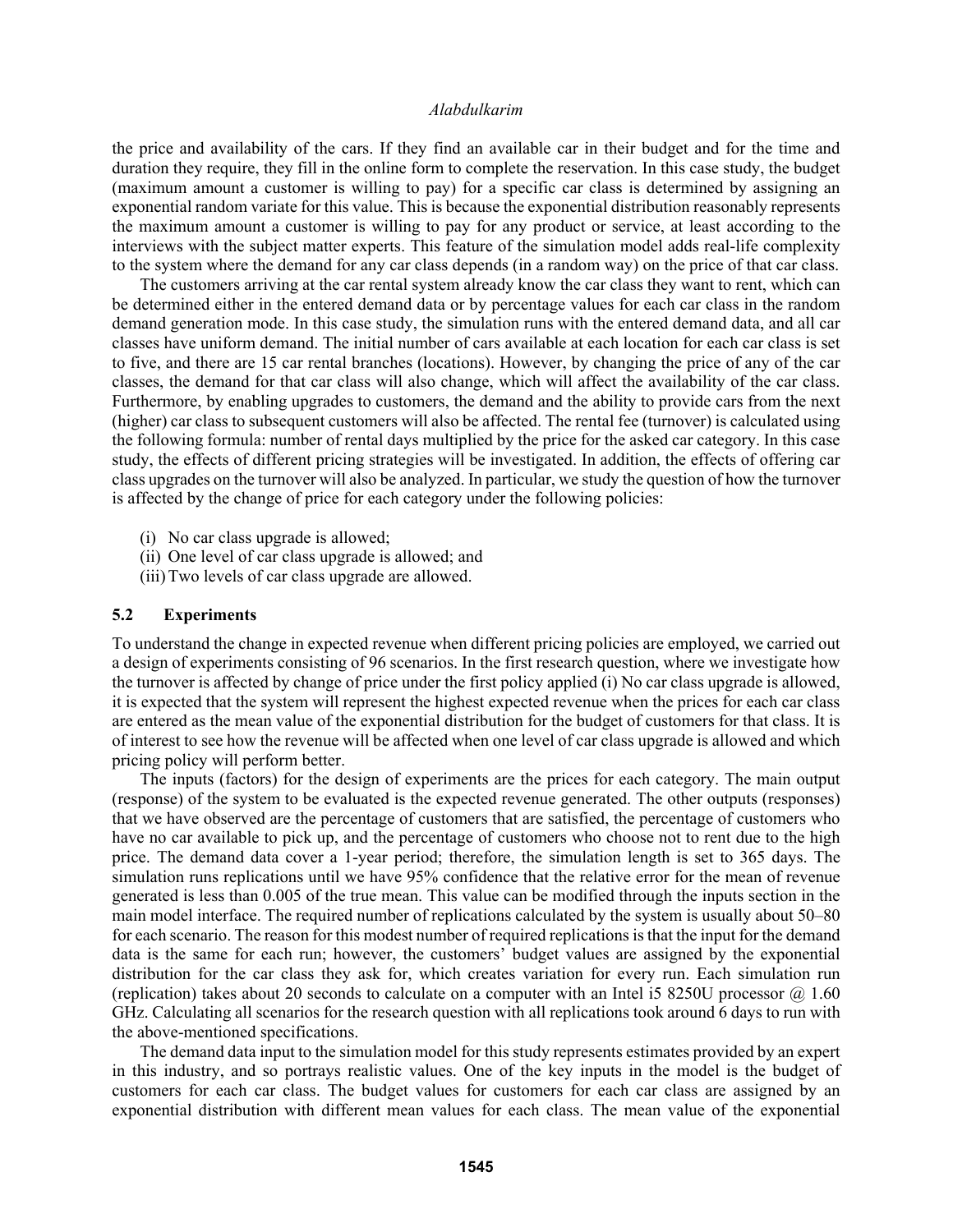distribution for the budget is 10 for car class 1, 20 for class 2, 30 for class 3, 40 for class 4, and 50 for class 5. The demand data consisting of arrival times and demand for each class and location are input through Excel, and they are static for each simulation run. However, the budget values of customers are reassigned by the exponential distribution with the mean values specified above for each new simulation run. By using this static data, along with reassigned values for the budget values, we can analyze via the common random numbers simulation output analysis variance reduction technique the same case and find out the best values for pricing strategy and other response values, such as the required number of car upgrades.

 Considering that the system is expected to portray the highest revenue for the price value near the mean value of the exponential distribution for the maximum budget of customers for that car class, the experiments are created by changing the price of one car category when the prices of other car classes are equal to the mean value of the exponential distribution for the budget of customers of that class. The experiments are designed in such a way that there are at least nine consecutive price values around the mean value of the exponential distribution for the specific car class, followed by the diverging values from the mean value along with three extreme values for both the minimum and maximum of a specific car class's price. For instance, when designing the experiments for the second car class, the prices for all other car classes are set to the mean values for the budget of customers for the corresponding car classes (i.e., car class  $1 = 10$ , class  $3 = 30$ , class  $4 = 40$ , class  $5 = 50$ ). Then, the price of the second car class, which has the mean value 20 for the exponential distribution of the budget for customers for this class, are set to have these following 9 consecutive values: 17, 18, 19, 20, 21, 22, 23, 24, 25. Following this, new scenarios are created by assigning diverging values for the price of this car class such as 27, 29, 30, 50, 100, and 1000 for high values and 7, 9, 11, 13, 15 for low values. Having consecutive price values near the mean value of the budget enables us to more closely analyze the system output where the highest value for the revenue is expected to be. Thus, there are 19 experiments for each car class price value when other car class values are equal to the means of their respective exponential distributions of the budget for those car classes. Plus, we have one baseline scenario in which each car class price value equals the mean value of the budget for the corresponding class.

#### **5.3 Results and Analysis**

#### **5.3.1 No Car Class Upgrade is Allowed**

The top 10 performing scenarios where no car upgrades are offered can be found in Table 1. As can be observed from the table, the results among the scenarios are highly similar. Considering that there can be 0.005 error between the true mean and calculated means of turnover for each scenario, this corresponds to  $+/-$  \$6,900.00 statistical error in the calculation of the mean value for the turnover when the turnover is around \$1,371,935. This means that, statistically, it is not always possible to prove definitively that one of the scenarios presented in Table 1 is superior to the other. However, when the results of scenarios 90, 91, and 92 are observed, it is possible to conclude that, when we increase the price of category 5 from 50 to 60, the turnover still portrays high values.

 It is also valuable to observe that the average percentage of customers who find the price too expensive is around 64%. This result is quite reasonable, since the prices for each category are equal to or higher than the mean value of the exponential distribution for the budget of customers for the corresponding car class. Further, the percentage of customers who are unable to find the car they wish to rent and, thus, leave the system, is around 7.5%. This value certainly depends on the demand data and availability of the cars. The number of cars for each car class at each location equals 5 when the simulation starts; however, due to fluctuations in the demand for each car class and drop-off and pickup locations, the car class the customer wishes to rent is not available. The missed opportunity cost due to cars being unavailable at the pickup location varies between \$365,016 and \$379,185, with the average being \$373,007. Finally, the percentage of customers who are satisfied is around 27.6% in the best performing scenarios.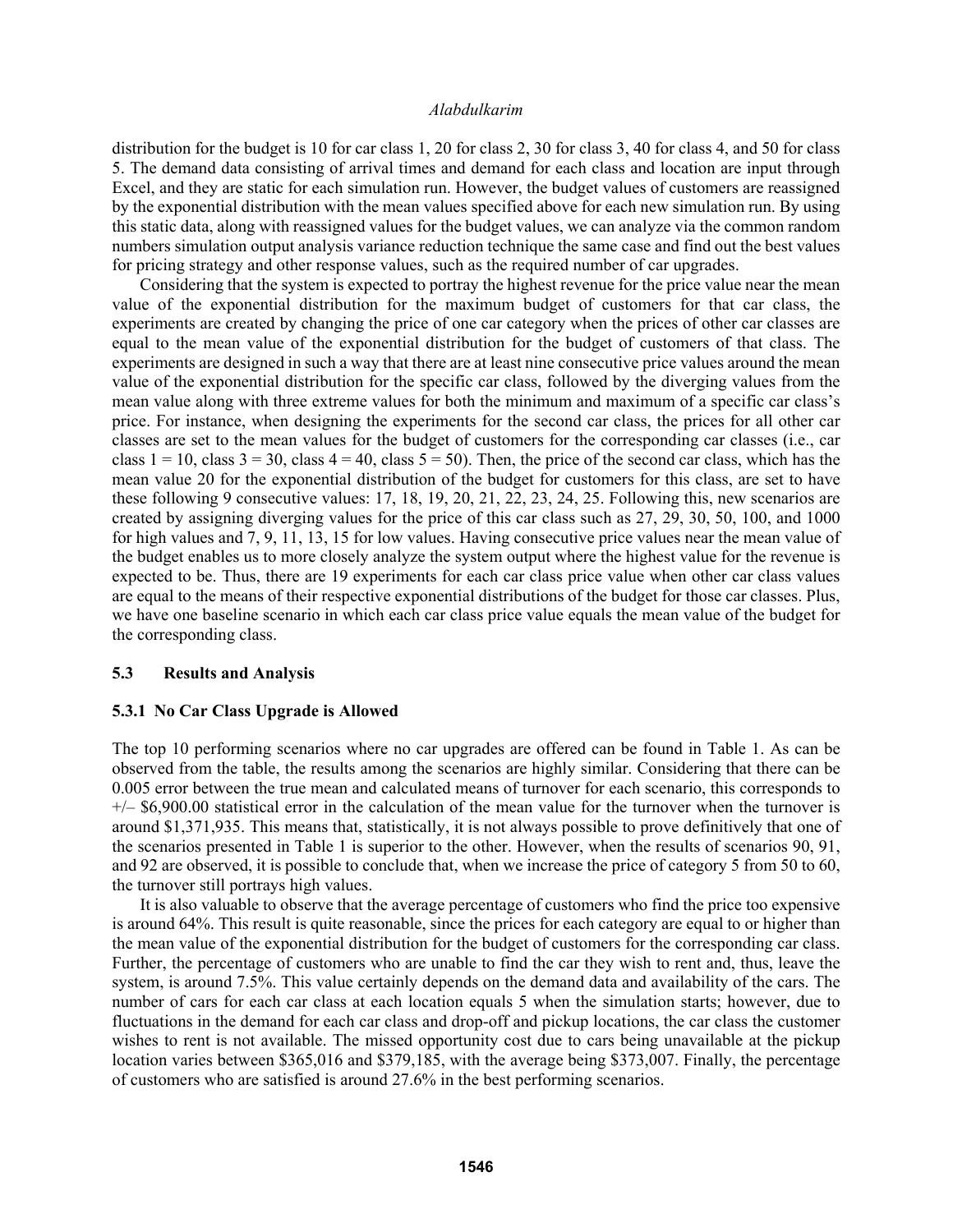|                |                              |       |       |       |       |             |            |            |           | Missed    |
|----------------|------------------------------|-------|-------|-------|-------|-------------|------------|------------|-----------|-----------|
| Scenario       | Cat <sub>1</sub>             | Cat 2 | Cat 3 | Cat 4 | Cat 5 |             | <b>Too</b> | <b>Not</b> |           | Oppo.     |
| Name           | Price                        | Price | Price | Price | Price | Turnover    | Expensive  | Available  | Satisfied | Cost      |
| Scenario 70    | 10                           | 20    | 30    | 45    | 50    | \$1,371,935 | 0.649      | 0.0744     | 0.277     | \$365,527 |
| Scenario 30    | 10                           | 22    | 30    | 40    | 50    | \$1,370,909 | 0.648      | 0.074      | 0.277     | \$375,803 |
| Scenario 90    | 10                           | 20    | 30    | 40    | 55    | \$1,369,214 | 0.648      | 0.075      | 0.277     | \$372,469 |
| Scenario 72    | 10                           | 20    | 30    | 50    | 50    | \$1,368,212 | 0.657      | 0.072      | 0.271     | \$365,016 |
| Scenario 29    | 10                           | 21    | 30    | 40    | 50    | \$1,367,322 | 0.644      | 0.076      | 0.280     | \$375,149 |
| Scenario 33    | 10                           | 25    | 30    | 40    | 50    | \$1,367,313 | 0.656      | 0.072      | 0.271     | \$371,890 |
| Scenario 91    | 10                           | 20    | 30    | 40    | 57    | \$1,367,135 | 0.649      | 0.075      | 0.275     | \$370,665 |
| Scenario 12    | 12                           | 20    | 30    | 40    | 50    | \$1,366,613 | 0.653      | 0.074      | 0.273     | \$376,526 |
| Scenario 68    | 10                           | 20    | 30    | 43    | 50    | \$1,365,702 | 0.646      | 0.076      | 0.278     | \$374,921 |
| Scenario 11    | 11                           | 20    | 30    | 40    | 50    | \$1,365,512 | 0.648      | 0.075      | 0.276     | \$379,185 |
| Scenario 87    | 10                           | 20    | 30    | 40    | 52    | \$1,365,114 | 0.644      | 0.076      | 0.280     | \$376,542 |
| Scenario 10    | 10                           | 20    | 30    | 40    | 50    | \$1,365,088 | 0.640      | 0.078      | 0.282     | \$378,878 |
| Scenario 92    | 10                           | 20    | 30    | 40    | 60    | \$1,364,814 | 0.654      | 0.074      | 0.272     | \$366,518 |
| <b>AVERAGE</b> | $\qquad \qquad \blacksquare$ |       |       |       |       | \$1,367,299 | 0.649      | 0.075      | 0.276     | \$373,007 |

Table 1: Top performing scenarios when car class upgrades are not allowed.

#### **5.3.2 One Level of Car Class Upgrade is Allowed**

The results for the top performing scenarios when one level of car class upgrade is allowed portray even less variable results than those of the first case as shown in Table 2. But, most notably, when the results of the first case (no upgrade is allowed) are compared with the second case (one level of car class upgrade), we immediately see that the maximum turnover has increased to \$1,485,912 from \$1,371,935, an increase of about 8%. Therefore, it is possible to conclude that, for the given price and demand parameters, it is far more profitable for the car rental company to offer at least one car upgrade to their customers in case the car they wish to rent is not available.

 Taking a look at the first three rows of the simulation results, we realize that the results are highly similar for the following three cases: the prices of each car class are equal to the mean value of the exponential distribution (Scenario 10), the price of one category is slightly discounted in relation to the mean value of the exponential distribution for demand of the specific car class (Scenario 29), and the class price of one category is increased by 20% while the other categories' prices are equal to the mean value for the exponential distribution of the demand for the other categories (Scenario 52). This observation suggests that turnover is more sensitive to discounts than it is to price increases.

 When percentages for the customers' rental activities are compared between the first case (no upgrade is allowed) and second case (one level of car class upgrade), the ratio of satisfied customers has risen from 27.6% to 31.07%. Furthermore, the ratio of the customers who leave the system due to no car being available has been reduced to 4.36% from 7.5%. The cost of missed opportunity due to unavailability of the cars at the pickup locations has been reduced to \$255,164 from \$373,007 in the previous case with no upgrade offered. The ratio of the customers finding the price too expensive is independent of the upgrades offered; therefore, these values have not changed. However, it can be concluded that, when the exponential distribution is entered for the budget distribution of customers, the best performing scenarios result in 63.24–65.46% of customers finding the price too expensive.

 The results for this second policy showed that offering one level of car class upgrade to customers results in both a higher ratio of satisfied customers and higher turnover for the car rental company with the given parameters and entered data. However, this conclusion cannot be generalized for all cases. Models with different demand data and car rental prices may result in different conclusions.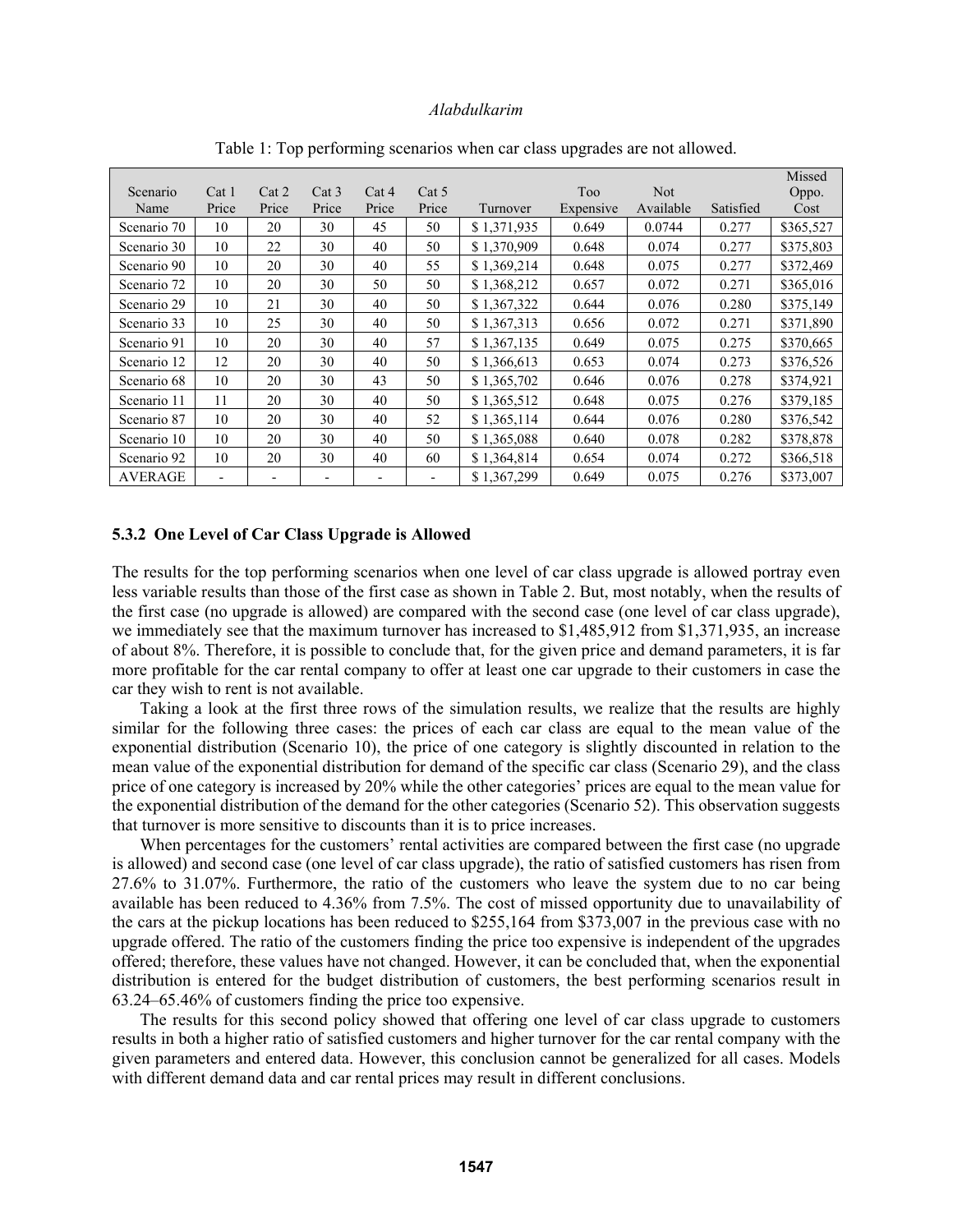| Scenario       | Cat <sub>1</sub> | Cat 2 | Cat 3                    | Cat 4                    | Cat 5                    |             | Too       | Not       |           | Missed     |
|----------------|------------------|-------|--------------------------|--------------------------|--------------------------|-------------|-----------|-----------|-----------|------------|
| Name           | Price            | Price | Price                    | Price                    | Price                    | Turnover    | Expensive | Available | Satisfied | Oppo. Cost |
| Scenario 46    | 10               | 20    | 29                       | 40                       | 50                       | \$1,485,912 | 0.638     | 0.045     | 0.317     | \$260,075  |
| Scenario 52    | 10               | 20    | 36                       | 40                       | 50                       | \$1,485,229 | 0.655     | 0.042     | 0.303     | \$252,786  |
| Scenario 10    | 10               | 20    | 30                       | 40                       | 50                       | \$1,484,602 | 0.641     | 0.045     | 0.314     | \$264,832  |
| Scenario 71    | 10               | 20    | 30                       | 46                       | 50                       | \$1,484,218 | 0.652     | 0.042     | 0.306     | \$243,793  |
| Scenario 68    | 10               | 20    | 30                       | 43                       | 50                       | \$1,483,545 | 0.647     | 0.043     | 0.310     | \$250,465  |
| Scenario 90    | 10               | 20    | 30                       | 40                       | 55                       | \$1,482,060 | 0.648     | 0.043     | 0.309     | \$252,825  |
| Scenario 11    |                  | 20    | 30                       | 40                       | 50                       | \$1,481,422 | 0.649     | 0.044     | 0.307     | \$255,484  |
| Scenario 09    | 9                | 20    | 30                       | 40                       | 50                       | \$1,481,307 | 0.634     | 0.045     | 0.321     | \$254.791  |
| Scenario 85    | 10               | 20    | 30                       | 40                       | 49                       | \$1,480,827 | 0.639     | 0.046     | 0.315     | \$258,515  |
| Scenario 51    | 10               | 20    | 35                       | 40                       | 50                       | \$1,480,409 | 0.653     | 0.042     | 0.305     | \$258,075  |
| <b>AVERAGE</b> | -                |       | $\overline{\phantom{0}}$ | $\overline{\phantom{0}}$ | $\overline{\phantom{a}}$ | \$1,482,953 | 0.646     | 0.044     | 0.311     | \$255,164  |

Table 2: Top performing scenarios for one level of car class upgrade.

#### **5.3.3 Two Levels of Car Class Upgrade are Allowed**

We now see if we can do even better. In fact, the results when two levels of car upgrade are allowed show even higher turnover values than in the second case (one level of car class upgrade) as can be found in Table 3. The maximum average turnover value reached \$1,493,066 in this case, while it was \$1,485,912 for the previous policy. With regard to the policy allowing two levels of upgrade, it is valuable to observe that, for all the best performing scenarios, the price values are higher than the mean values of the exponential distributions for their corresponding classes. This observation suggests that, when the number of car upgrade opportunities to customers is increased, the price for the car classes should also be increased.

 When the rental experience results for the customers are inspected for this case, we see that the average ratio of satisfied customers in the top performing scenarios increases slightly, from 31.07% in the one upgrade case to 31.38% in this two upgrade case. This minimal change in the percentage of customers satisfied leads to higher turnover results. Moreover, the average missed opportunity cost for the top 10 performing scenarios is calculated as \$243,780, whereas it was \$255,164 when only one upgrade was offered. Therefore, it can be concluded that offering the two–car class upgrade opportunity to customers results in both more satisfied customers and higher turnover values. Again, this conclusion is specific for this case and cannot necessarily be generalized.

| Scenario<br>Name | Cat <sub>1</sub><br>Price | Cat 2<br>Price           | Cat 3<br>Price | Cat 4<br>Price | Cat 5<br>Price | Turnover    | Too<br>Expensive | <b>Not</b><br>Available | Satisfied | Missed<br>Oppo.<br>Cost |
|------------------|---------------------------|--------------------------|----------------|----------------|----------------|-------------|------------------|-------------------------|-----------|-------------------------|
| Scenario 90      | 10                        | 20                       | 30             | 40             | 55             | \$1,497,664 | 0.648            | 0.036                   | 0.316     | \$245,662               |
| Scenario 70      | 10                        | 20                       | 30             | 45             | 50             | \$1,494,988 | 0.651            | 0.036                   | 0.313     | \$242,465               |
| Scenario 68      | 10                        | 20                       | 30             | 43             | 50             | \$1,493,625 | 0.647            | 0.037                   | 0.316     | \$243,997               |
| Scenario 87      | 10                        | 20                       | 30             | 40             | 52             | \$1,492,991 | 0.644            | 0.038                   | 0.318     | \$244,702               |
| Scenario 53      | 10                        | 20                       | 37             | 40             | 50             | \$1,492,438 | 0.657            | 0.036                   | 0.307     | \$245,163               |
| Scenario 88      | 10                        | 20                       | 30             | 40             | 53             | \$1,492,161 | 0.646            | 0.037                   | 0.317     | \$248,590               |
| Scenario 10      | 10                        | 20                       | 30             | 40             | 50             | \$1,492,084 | 0.642            | 0.038                   | 0.320     | \$246,093               |
| Scenario 50      | 10                        | 20                       | 34             | 40             | 50             | \$1,492,056 | 0.652            | 0.036                   | 0.312     | \$241,775               |
| Scenario 92      | 10                        | 20                       | 30             | 40             | 60             | \$1,491,744 | 0.655            | 0.034                   | 0.312     | \$239,460               |
| Scenario 52      | 10                        | 20                       | 36             | 40             | 50             | \$1,490,907 | 0.656            | 0.037                   | 0.308     | \$239,892               |
| <b>AVERAGE</b>   | $\overline{\phantom{a}}$  | $\overline{\phantom{0}}$ |                |                |                | \$1,493,066 | 0.650            | 0.037                   | 0.314     | \$243.780               |

Table 3: Top performing scenarios of two levels of car class upgrade.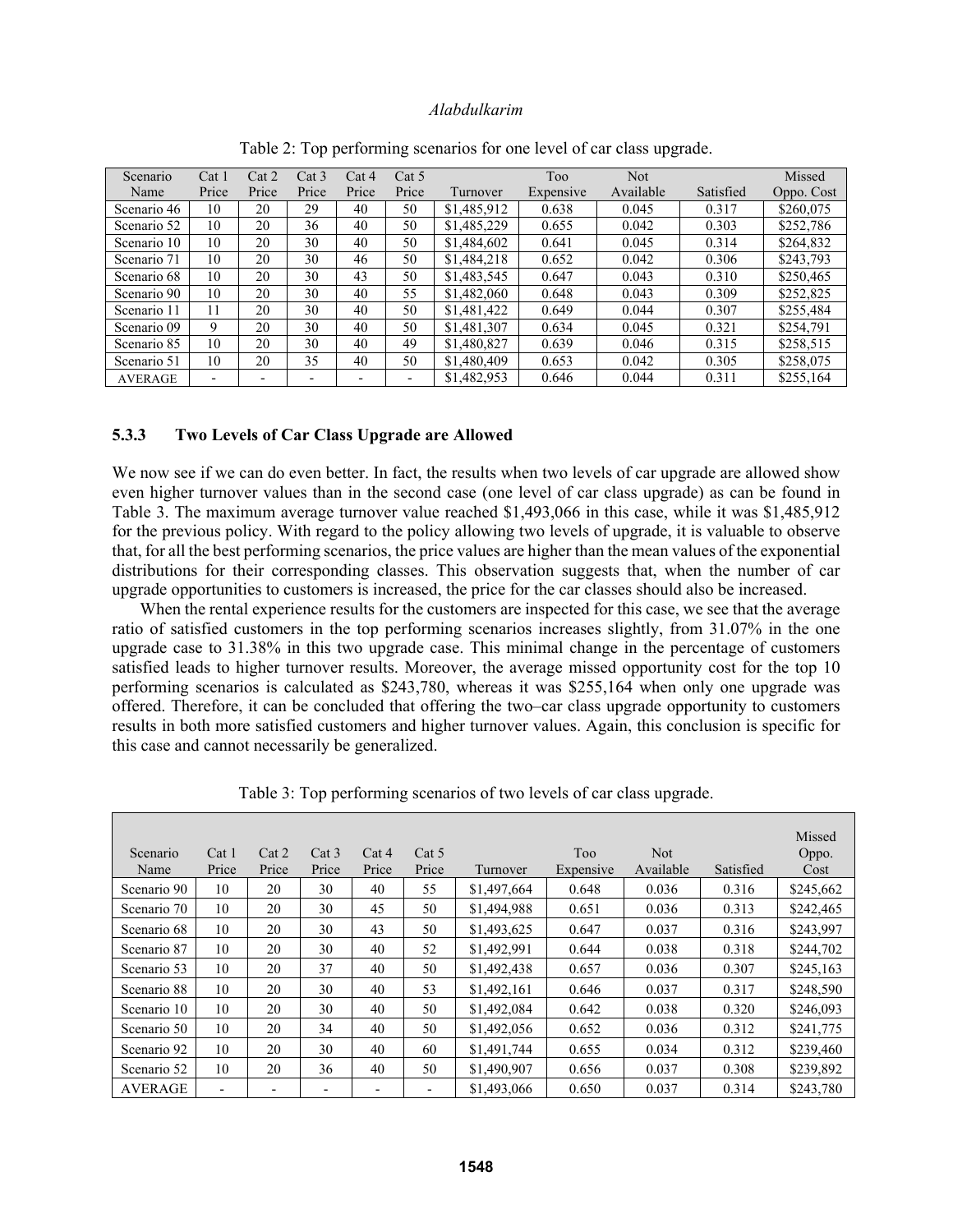### **6 CONCLUSIONS**

This paper discussed a simulation-based approach for studying complex car rental operations. In particular, a new generic simulation tool was developed to mimic the current and potentially optimized operations of such a system. The paper aimed to understand the effects of car rental pricing strategies and upgrade offers on revenue performance and customer satisfaction. A realistic case study was conducted to illustrate the developed simulation-based approach. With a 0.5% error rate, the analysis showed that, for the given dataset, the best strategy is to selectively offer two car class upgrades to customers. Moreover, our results suggested that the cars in the higher categories (which are sometimes given to lower car class customers as a free upgrade) ought to be offered at slightly higher prices than the average budget of customers for that car class. In addition, our tool can capture certain missed opportunity costs.

Although the results of this study are specific to the given case, our simulation model is generic in the sense that it can analyze a car rental operation of any size. Furthermore, it is possible for any car rental company to enter its recent car rental data into the model and conduct various "what-if" scenarios regarding pricing strategies and car upgrades to determine which strategy would be the best for their specific operations.

Since our rental center simulation tool was built in a generic way, it will be possible to examine other scenarios with respect to customer satisfaction and company cost–benefit analysis. Thus, for future research, the model can be further modified to conduct analyses on strategies other than car upgrades, such as same city drop-off discounts and long-term rental discounts.

#### **REFERENCES**

- Auto Rental News. 2015. *U.S. Car Rental Revenue and Fleet Size Comparisons 2005–2015*. http://www.autorentalnews.com/fileviewer/2230.aspx, accessed 14.04.2018.
- Bitran, G., and R. Caldentey. 2003. "An Overview of Pricing Models for Revenue Management". *Manufacturing and Service Operations Management* 5(3):203-229.
- Borshchev, A., and A. Filippov. 2004. "From System Dynamics and Discrete Event to Practical Agent Based Modeling: Reasons, Techniques, Tools". In *Proceedings of the 22nd International Conference*  of the System Dynamics Society, July 25<sup>th</sup>-29<sup>th</sup>, Oxford, United Kingdom.
- ExtendSim, 2018. ExtendSim Power Tools for Simulation. www.extendsim.com, accessed 04.04.2018.
- Fink, A., and T. Reiners. 2006. "Modeling and Solving the Short-term Car Rental Logistics Problem". *Transportation Research Part E: Logistics and Transportation Review* 42(4): 272-292.
- Haensel, A., M. Mederer, and H. Schmidt. 2012. "Revenue Management in the Car Rental Industry: A Stochastic Approach". *Journal of Revenue and Pricing Management* 11(1):99-108.
- King, N. 1994. "The qualitative research interview". In: *Qualitative Methods in Organizational Research*, edited by C. Cassell and G. Symon, 14-36. London: Sage.
- Li, Z., and F. Tao. 2010. "On Determining Optimal Fleet Size and Vehicle Transfer Policy for a Car Rental Company". *Computer and Operations Research* 37(2): 341-350.
- Oliveira, B., M. Carravilla, and F. Oliveira. 2017. "Fleet and Revenue Management in Car Rental Companies: A Literature Review and an Integrated Conceptual Framework". *Omega* 71:11-26.
- Pachon, J., E. Iskovou, C. Ip, and R. Aboudi. 2006. "Synthesis of Tactical Fleet Planning Models for the Car Rental Industry". *IIE Transactions* 35(9): 907-916.
- Pannirselvam, G. P., L. A. Ferguson, R. C. Ash, and S. P. Siferd. 1999. "Operations Management Research: An Update for the 1990s". *Journal of Operations Management* 18(1):95-112.
- Robinson, S. 2004. *Simulation: The Practice of Model Development and Use*. Chichester, United Kingdom: Wiley.
- Şen, A. 2013. "A Comparison of Fixed and Dynamic Pricing Policies in Revenue Management". *Omega* 41:586-597.